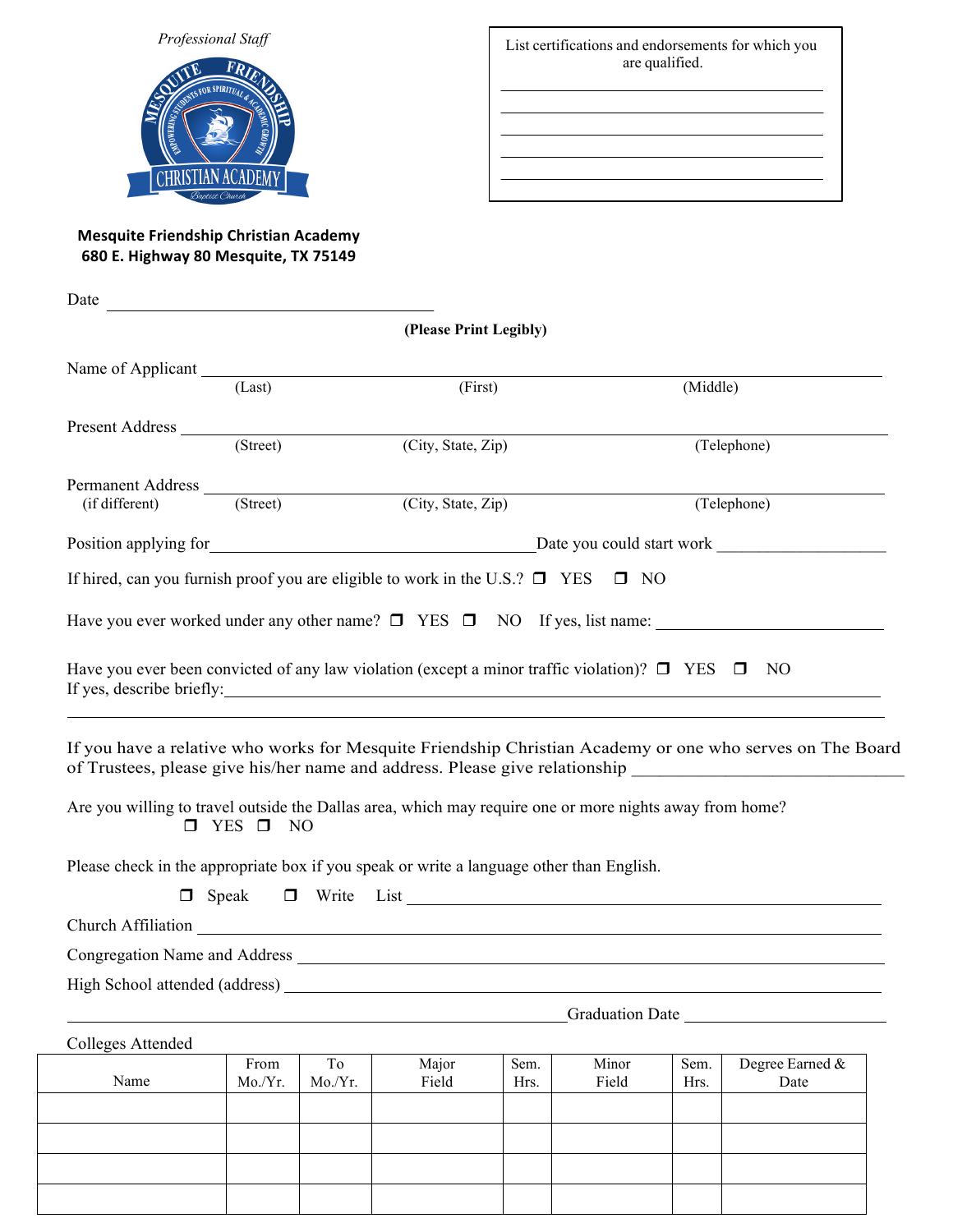## **PROFESSIONAL EXPERIENCE**

| School Location | Grade/Subject/Responsibility | From | To | <b>Total Years</b> |
|-----------------|------------------------------|------|----|--------------------|
|                 |                              |      |    |                    |
|                 |                              |      |    |                    |
|                 |                              |      |    |                    |
|                 |                              |      |    |                    |
|                 |                              |      |    |                    |

# **CERTIFICATION INFORMATION**

| Do you hold a valid teaching certificate? $\Box$ YES $\Box$ NO State |                               |  |  |        | Year issued                                       |
|----------------------------------------------------------------------|-------------------------------|--|--|--------|---------------------------------------------------|
| Type                                                                 |                               |  |  | Levels |                                                   |
|                                                                      | (Provisional or Professional) |  |  |        | (Elementary, Middle School, Secondary, All-level) |
| Endorsements                                                         |                               |  |  |        |                                                   |
|                                                                      |                               |  |  |        |                                                   |

If you do not hold a Texas Certificate, have you made application for one?  $\Box$  YES  $\Box$  NO

# **ADULT WORK EXPERIENCE OTHER THAN EDUCATIONAL**

| Employer | Address | Type of Work | From | To | <b>Total Years</b> |
|----------|---------|--------------|------|----|--------------------|
|          |         |              |      |    |                    |
|          |         |              |      |    |                    |
|          |         |              |      |    |                    |
|          |         |              |      |    |                    |
|          |         |              |      |    |                    |
|          |         |              |      |    |                    |
|          |         |              |      |    |                    |
|          |         |              |      |    |                    |
|          |         |              |      |    |                    |
|          |         |              |      |    |                    |

#### **REFERENCES**

List superintendents, principals and supervisors with whom you have taught, and others who have first-hand knowledge of your character, personality, and ability as a teacher. Please include those who have most recently supervised you professionally.

| Name | Address | Telephone | <b>Official Position</b> |
|------|---------|-----------|--------------------------|
|      |         |           |                          |
|      |         |           |                          |
|      |         |           |                          |
|      |         |           |                          |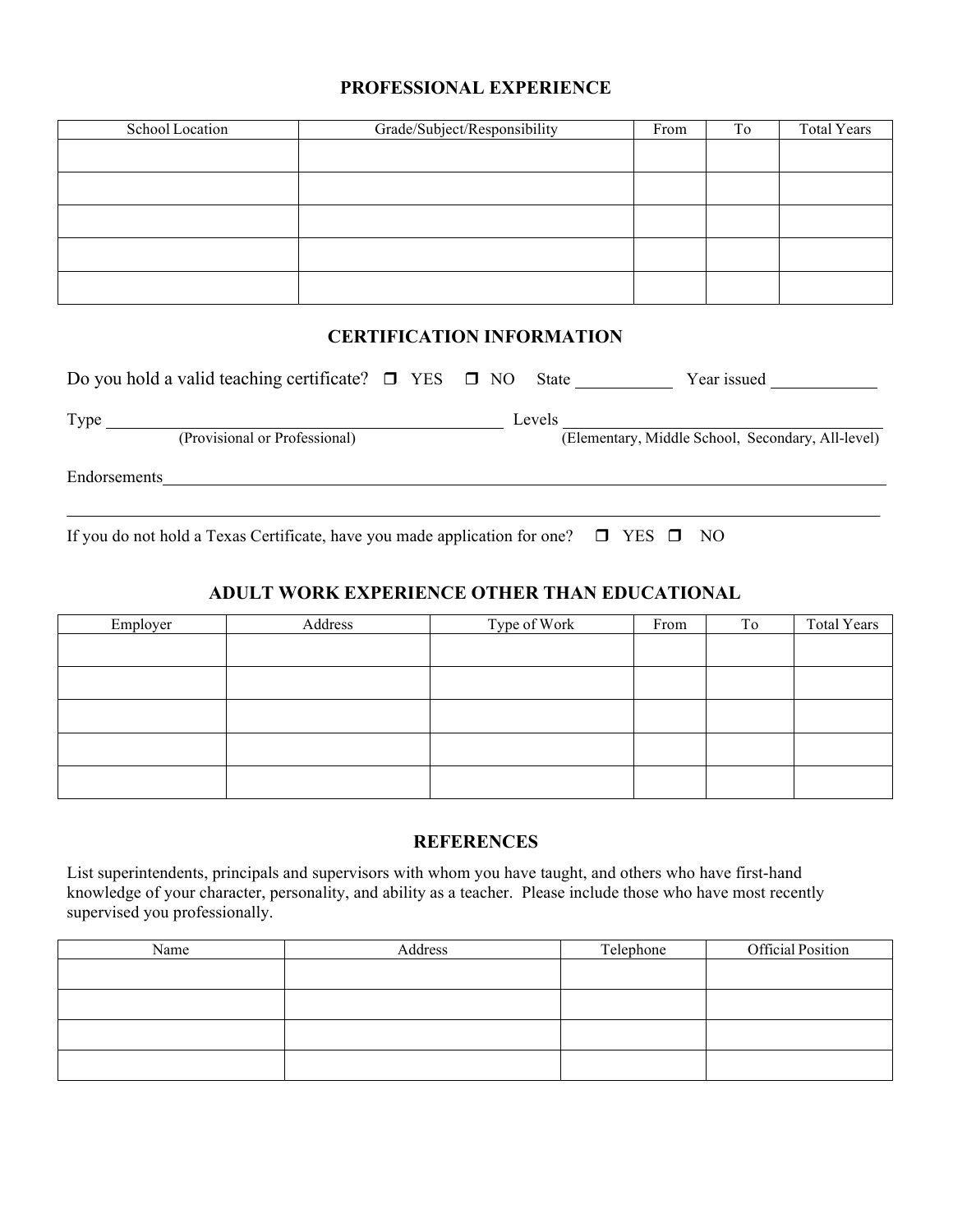# **PERSONAL STATEMENT**

Please make a statement in your own handwriting concerning your reasons for desiring a position with Mesquite Friendship Christian Academy.

I certify that statements herein as well as those on any attachment(s) to this form are true and complete to the best of my knowledge. I agree that any misstatement(s) or omission(s) will constitute grounds for unfavorable consideration or dismissal from employment.

I hereby understand and acknowledge that, unless otherwise defined by applicable law or contract, any employment relationship with this organization is of an *"at will"* nature, which means that the Employee may resign at any time and the Employer may discharge Employee at any time with or without cause. It is further understood that this *"at will"* employment relationship may not be changed by any written document or by the conduct unless such change is specifically acknowledged in writing by an authorized executive of this organization.

I understand that I am not eligible for employment unless official transcripts, certificates, and/or diplomas substantiating documents are acceptable. My application will be retained in the active file for one year and may be reactivated by sending a written request to the Human Resource office before the end of the one year period. My signature signifies my knowledge that the Mesquite Friendship Christian Academy Board of Trustees and Administration will seek a background check by a licensed investigator.

*Please attach copies of documents, i.e., transcripts, resume, teacher education placement file and supplement.*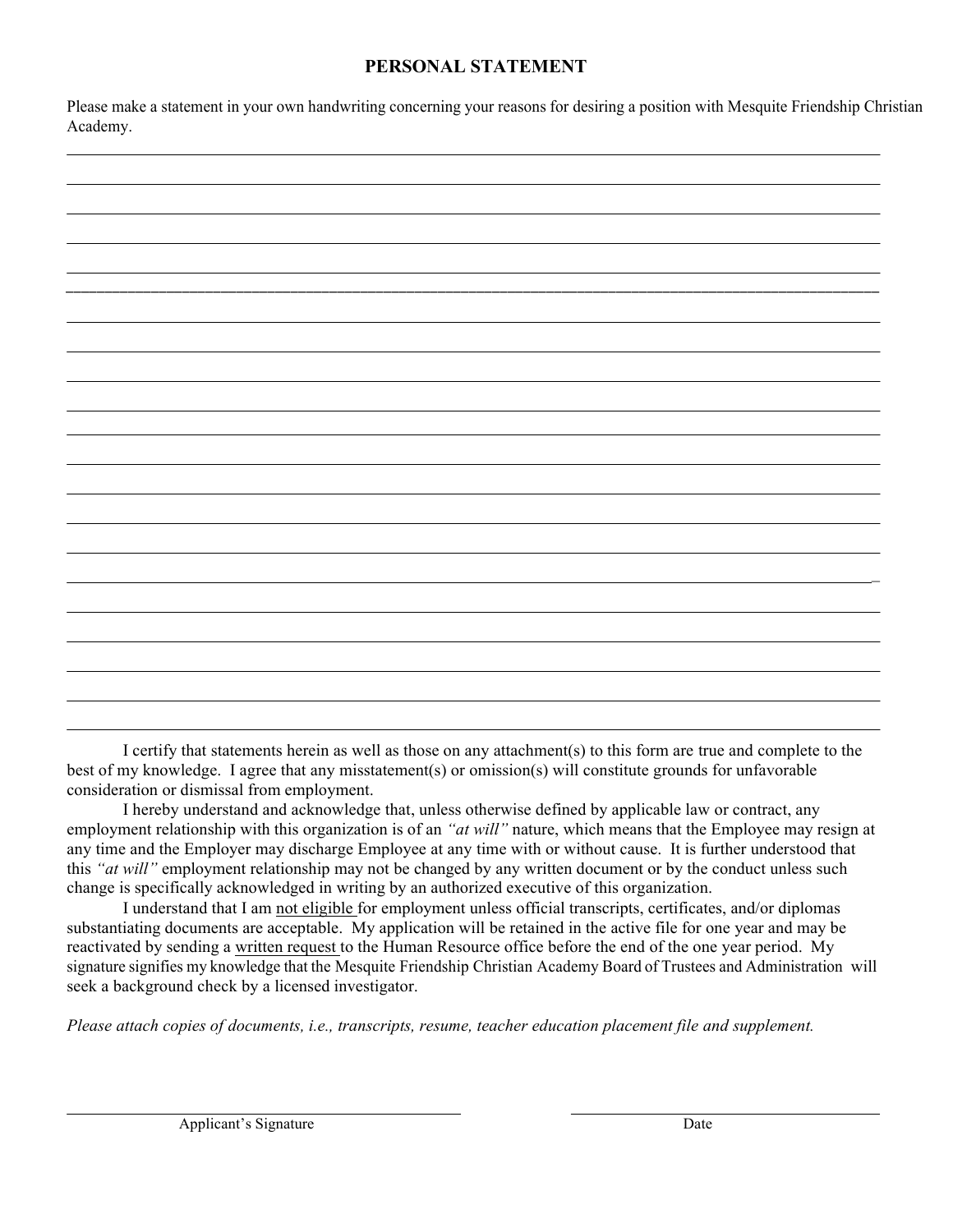## **SUPPLEMENT FOR MESQUITE FRIENDSHIP CHRISTIAN ACADEMY APPLICATION**

| DATE                   | NAME      |            |        |  |  |  |  |
|------------------------|-----------|------------|--------|--|--|--|--|
|                        | Last Name | First Name | Middle |  |  |  |  |
| Home Address           |           |            |        |  |  |  |  |
| City                   | State     | Zip        |        |  |  |  |  |
| Areas of Certification |           |            |        |  |  |  |  |

#### Directions: Please answer each of the questions given below as best you can. If more space is needed, please attach **additional pages.**

1. What is your understanding of a Christian school and what are the characteristics that distinguish a Christian school from a public one?

2. What is your philosophy of education?

3. How would you integrate the Christian faith into your classroom curriculum?

4. Describe your personal relationship with Jesus Christ.

5. Describe your routine of personal Bible study and prayer.